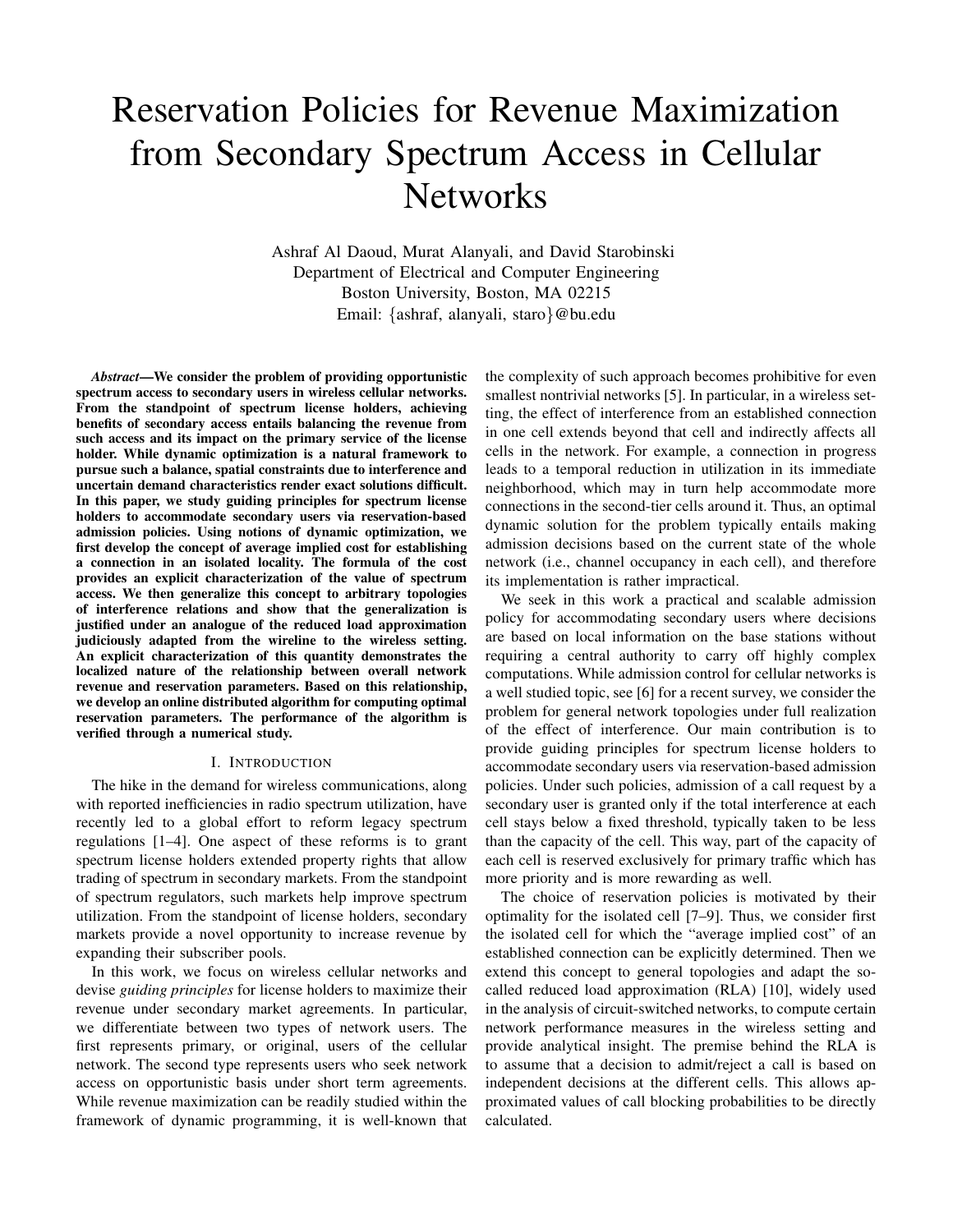Our second contribution is to devise an adaptive mechanism for implementing the reservation-based admission policy. Namely, we provide an online algorithm that updates capacity reservation parameters in light of fluctuations in traffic rates. We exploit the fact that sensitivity of the revenue to a unit change of the reservation parameter for a certain cell can be locally evaluated by the base station using measurements and localized message passing techniques. We use this fact to propose an online distributed algorithm that computes optimal reservation parameters in the network. Since unimodality of the revenue function is not guaranteed in the generality of topologies, we suggest an implementation akin to simulated annealing that probabilistically improves the revenue in each step of the process. Finally, we provide a numerical study in support of the theoretical results.

The rest of this paper is organized as follows: In Section II, we present an operational model for cellular networks under a reservation-based admission policy. We suggest an analytical framework to capture the network-wide effect of interference and use the RLA to compute blocking probabilities. In Section III, we derive an exact expression for the implied cost in the special case of the isolated cell and then give formulas for general topologies based on the RLA. In Section IV, we present the revenue-maximizing distributed algorithm. We present a numerical study in Section V and finally conclude the paper in Section VI.

## II. ANALYTICAL FRAMEWORK

A cellular network is considered under the following teletraffic conditions: At each cell  $i$ , connection requests of type  $m = 1, 2$  arrive independently as a Poisson process with rate  $\lambda_i^{(m)}$ . Here, type 1 refers to requests by primary users and type 2 to those by secondary users. Once established, a connection lasts for an exponentially distributed time with unit mean, independently of the history prior to the request arrival.

We model a cellular network as a weighted graph  $G =$  $(N, E)$  where N denotes the collection of cells and edge weight  $w_{ij} \geq 0$  is the interference bandwidth required from cell  $i$  by a connection established at cell  $i$ . Since a connection may generate interference on other connections in the same cell, the modeled physical situation typically implies that  $w_{ii} > 0$  for each cell i. A connection can be sustained only if it experiences admissible interference, and that a new connection request cannot be honored if it leads to premature termination of another connection that is already in progress.

To formalize this condition, let  $n_i$  denote the number of connections in progress at each cell *i* so that  $\sum_{i \in N} n_i w_{ij}$  is the total interference acting on cell  $j$ . Given an interference parameter  $\kappa_j$  for j, a *network load*  $\mathbf{n} = (n_i : i \in N)$  is *feasible* if

$$
\sum_{i \in N} n_i w_{ij} \le \kappa_j \quad \text{for each } j. \tag{1}
$$

Furthermore, network load evolves as a time-homogeneous Markov process with state space  $S = \{n \in \mathbb{Z}_{+}^N :$ n is feasible}.

Identifying  $w_{ij}$  values depends on the underlying spectrum access mechanism employed in the network. For example, in narrowband networks, frequency band is divided into nonoverlapping channels and the operational constraints under the applied frequency reuse pattern, prohibit the same channel to be assigned simultaneously to connections in the same cell or in any neighboring cells. Thus, condition (1) dictates that  $w_{ij}$ is the total number of channels a connection established at cell  $i$  would lock at cell  $j$ . In wideband networks, connections share the whole frequency band and  $w_{ij}$  can be characterized by the strength of electromagnetic coupling between connections at the different cells. One approach to compute such values is via providing guarantees on the signal to interference ratios at the cells. See for example [12] and [13] for an indepth discussion on identifying such values in wideband networks.

Now consider a reservation-based admission policies. Each such policy will be represented by a vector  $\mathbf{R} = (R_i : i \in N)$ where  $0 \leq R_i \leq \kappa_i$  refers to a reservation parameter at cell i. Under such policies, a type 1 connection is admitted if its inclusion preserves condition (1), while a type 2 connection is admitted at a cell  $j$  only if its inclusion preserves the total interference, from type 1 and type 2 connections, at each cell  $i$ below  $R_i$ . This way, the policy guarantees priority for type 1 connections by reserving ( $\kappa_i-R_i$ ) of the interference capacity of each cell exclusively for type 1 connections.

Assume that the license holder charges an admitted type 1 connection  $r^{(1)}$  units currency and charges an admitted type 2 connection  $r^{(2)}$  units. Given a reservation policy **R**, let  $B_i^{(m)}$ denote the blocking probability of type  $m$  connections at cell i. The long-term revenue rate under policy  $\bf{R}$  can be expressed as

$$
W(\mathbf{R}) = \sum_{i \in N} \sum_{m=1,2} r^{(m)} \lambda_i^{(m)} (1 - B_i^{(m)}).
$$
 (2)

Note that  $W(.)$  depends also on  $(\lambda_i^{(1)}, \lambda_i^{(2)})$ . This dependence is suppressed in the sequel for notational convenience.

A major difficulty in computing the equilibrium distribution of cell occupancies and hence blocking probabilities arises due to the need to compute large normalizing constants. However, even in cases where such computation is possible, the results give little insight on the relationship between the overall revenue and individual reservation parameters. Such a relationship can be alternatively pursued by adapting the RLA to the situation in hand [11].

Our starting point is to consider an isolated cell with capacity  $\kappa$ , reservation parameter R, and arrival rate vector  $\lambda = (\lambda^{(1)}, \lambda^{(2)})$ . Assume that an established connection requires one unit capacity from the cell. Also let  $n$  denote the total number of connections in progress in the cell. The state diagram of the cell occupancy process is shown in Figure 1. The steady state probability of having a total of  $n$  connections in progress can be directly obtained by solving the detailed balance equations. Hence

$$
\pi_{\lambda}(n) = \begin{cases} \frac{(\lambda^{(1)} + \lambda^{(2)})^n}{n!} Z & \text{if } 0 \le n < R\\ \frac{(\lambda^{(1)} + \lambda^{(2)})^R (\lambda^{(1)})^{n-R}}{n!} Z & \text{if } R \le n \le \kappa, \end{cases}
$$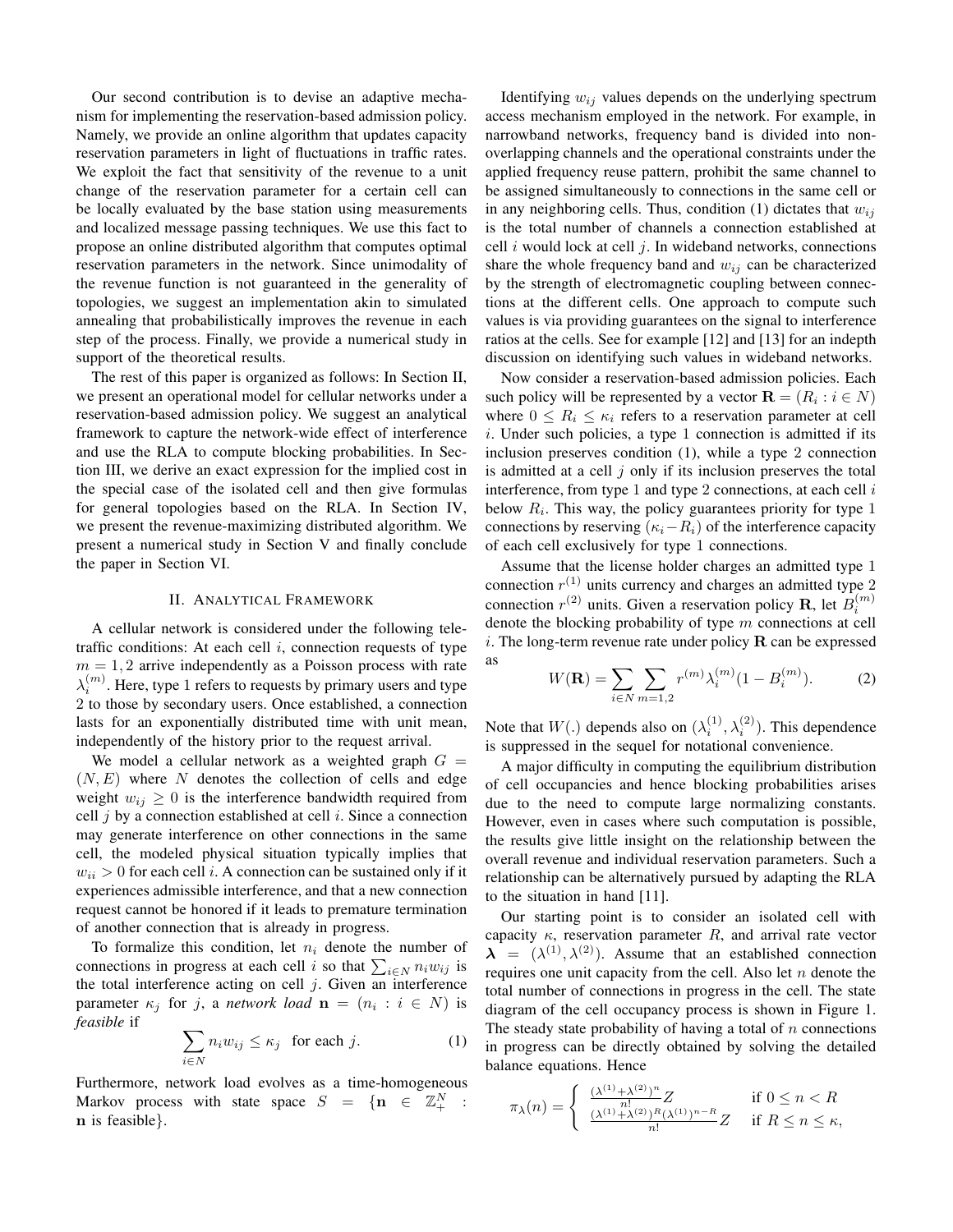

Fig. 1. State transition diagram of the occupancy process for the isolated cell under a reservation policy with parameter R.

where Z is a normalizing constant such that  $\sum_{n=0}^{\kappa} \pi_{\lambda}(n) = 1$ . Furthermore, blocking probabilities for type 1 and 2 are given respectively by

$$
B^{(1)}(\lambda,\kappa,R) \doteq \pi_{\lambda}(\kappa) \tag{3}
$$

$$
B^{(2)}(\lambda, \kappa, R) \doteq \sum_{n=R}^{\kappa} \pi_{\lambda}(n). \tag{4}
$$

For general topologies, we approximate the blocking probability for type m in cell i,  $B_i^{(m)}$ , by the quantity

$$
\hat{B}_i^{(m)} = 1 - \prod_{j \in N} (1 - b_j^{(m)})^{w_{ij}},\tag{5}
$$

where  $\{b_j^{(m)} : j \in N\}$  satisfy the fixed point relation

$$
b_j^{(m)} = B^{(m)}\left(\boldsymbol{\rho}_j, \kappa_j, R_j\right),\tag{6}
$$

with  $\rho_j = (\rho_j^{(1)}, \rho_j^{(2)})$  and

$$
\rho_j^{(m)} = (1 - b_j^{(m)})^{-1} \sum_{i \in N} w_{ij} \lambda_i^{(m)} \prod_{l \in N} (1 - b_l^{(m)})^{w_{il}}.
$$
 (7)

The rational behind this analogous formula of the RLA is that any connection request is subject to independent admission/rejection decision for each unit of interference that it generates at each cell. Namely, a connection request is admitted if all units interference "sub-requests" are admitted independently at all cells. Under the reservation policy, a unit interference by a type 2 connection is admitted at cell  $j$  if the total interference at the cell is below  $R_j$ . Equality (5) gives the blocking probability of a (full) type  $m$  connection request at cell  $i$ , provided that each cell  $j$  admits a unit interference with probability  $1 - b_j^{(m)}$ . In view of the exact analysis of the isolated cell, equalities (6) and (7) are consistency conditions that should be satisfied by the probabilities  $\{b_j^{(m)} : j \in N\}$ .

## III. IMPLIED COST

Subjecting a given cell to an additional unit of interference affects blocking at all the cells in the network, at various extents. For example, during the holding time of a connection, the interference generated by that connection can cause rejection of new connections arriving at neighboring cells, which may in turn open up room for admitting new connections in other cells. Here the concept of *implied cost* that captures such effects of acceptance/rejection decisions is discussed.

#### *A. Isolated Cell*

Consider the isolated cell example and let  $\sigma_R(n)$  denote the reduction in the long-term revenue rate if the system is started with  $n+1$  instead of n connections. Hence,  $\sigma_R(n)$  can be interpreted as the implied cost of admitting a connection when the cell occupancy is n. A reservation parameter  $R$  is optimal if it dictates admission of a type  $m$  connection when  $r^{(m)} > \sigma_R(n)$ , i.e., when the immediate reward exceeds the implied cost of admission.

The quantity  $\sigma_R(n)$  is explicitly identified in [14] for the isolated cell where for  $0 \le n \le R$ :

$$
\sigma_R(n) = \frac{r^{(1)}\lambda^{(1)}B^{(1)}(\lambda,\kappa,R) + r^{(2)}\lambda^{(2)}B^{(2)}(\lambda,\kappa,R)}{(\lambda^{(1)}+\lambda^{(2)})B^{(1)}(\lambda,n,n)} \tag{8}
$$

and for  $R \le n \le \kappa$ :

$$
\sigma_R(n) = \frac{r^{(1)}\lambda^{(1)}B^{(1)}(\lambda,\kappa,R)}{\lambda^{(1)}B^{(1)}(\lambda,n,R)} + \frac{r^{(2)}\lambda^{(2)}\left(B^{(2)}(\lambda,\kappa,R) - B^{(2)}(\lambda,n,R)\right)}{\lambda^{(1)}B^{(1)}(\lambda,n,R)}(9)
$$

Now let

$$
\pi_o^{(1)}(n) = \begin{cases} \frac{\pi_\lambda(n)}{\sum_{i=0}^{\kappa-1} \pi_\lambda(i)} & \text{if } 0 \le n \le \kappa - 1 \\ 0 & \text{otherwise} \end{cases}
$$
(10)

denote the system occupancy distribution seen by an admitted type 1 connection. Also let

$$
\pi_o^{(2)}(n) = \begin{cases} \frac{\pi_\lambda(n)}{\sum_{i=0}^{R-1} \pi_\lambda(i)} & \text{if } 0 \le n \le R-1\\ 0 & \text{otherwise} \end{cases}
$$
(11)

be the same distribution seen by an admitted type 2 connection. The *average* implied cost  $c^{(m)}$  of admitting a connection of type m can be obtained by averaging  $\sigma_R(n)$  over the system occupancy distribution; i.e.,

$$
c^{(m)} = \sum_{n=0}^{\kappa - 1} \pi_o^{(m)}(n) \sigma_R(n), \qquad m = 1, 2. \tag{12}
$$

In the following theorem, we compute the average implied cost in an isolated cell based on formula (12). In particular,

**Theorem III.1.** *(Average Implied Cost in an Isolated Cell): For*  $m = 1, 2$ 

$$
c^{(m)} = \left(1 - B^{(m)}(\lambda, \kappa, R)\right)^{-1} \sum_{k=1,2} r^{(k)} \lambda^{(k)} \frac{\partial B^{(k)}(\lambda, \kappa, R)}{\partial \lambda^{(m)}}.
$$
\n(13)

*Proof:* The proof of the theorem follows from using the expressions (8,9,10,11) in formula (12).

In view of Theorem III.1, the average implied cost in an isolated cell can be exactly and directly computed. However, it will be important in the subsequent discussion of general topologies to consider an insightful form of (13). Namely, associate with each type  $m$  a flow of fictitious connection requests with rate  $\hat{\lambda}^{(m)}$  and reward per connection  $\hat{r}^{(m)}$  such that  $\hat{\lambda}^{(m)} = \hat{r}^{(m)} = 0$ . Thus, the long-term revenue rate as given by (2) remains unchanged. Furthermore, the average implied cost in an isolated cell can be readily written in the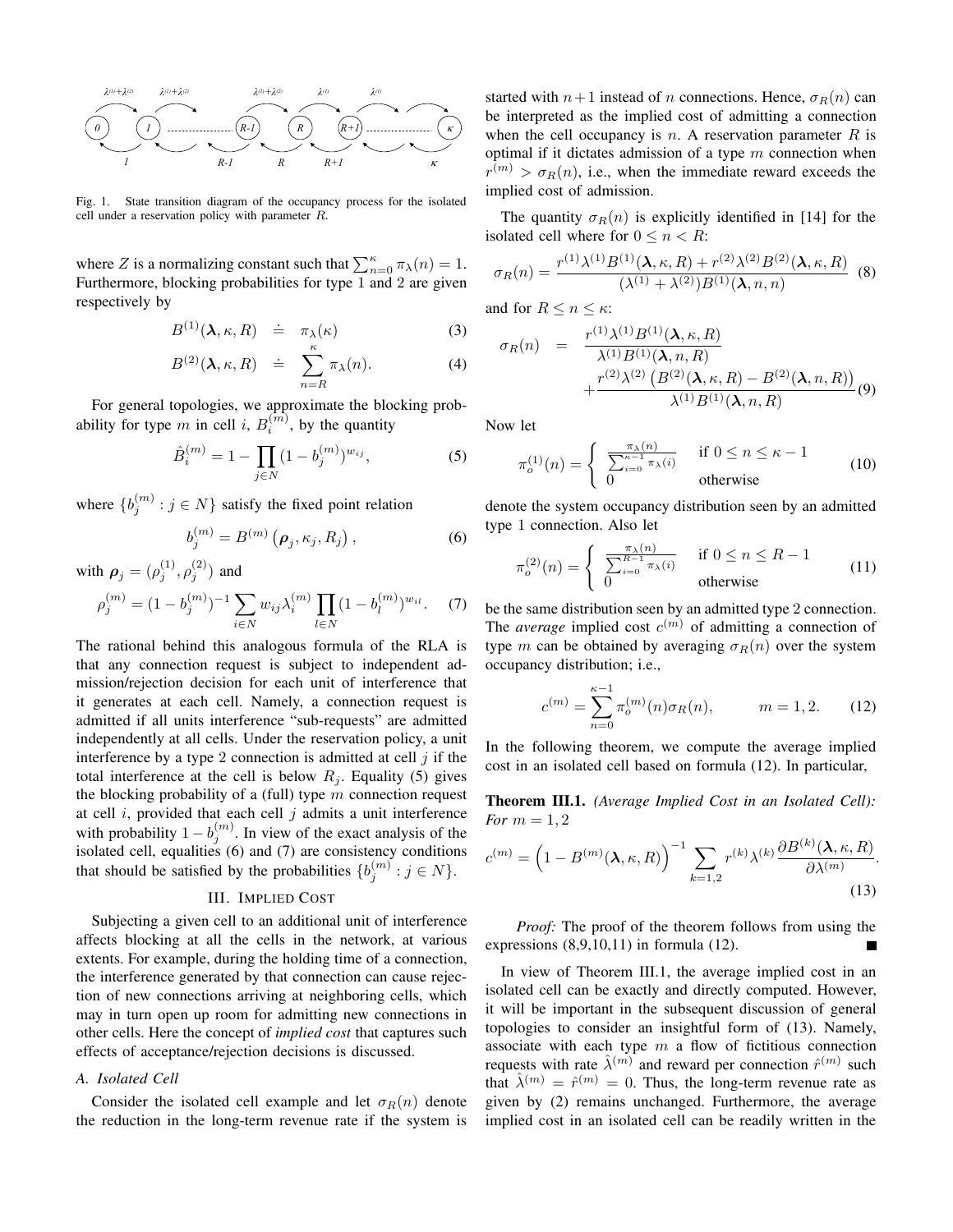equivalent form

$$
c^{(m)} = -\left(1 - B^{(m)}(\lambda, \kappa, R)\right)^{-1} \frac{d}{d\hat{\lambda}^{(m)}} W(R). \tag{14}
$$

### *B. General Topologies*

An extension of Theorem III.1 to general topologies can be pursued under the RLA. Namely, each blocking probability  $B_j^{(m)}$  is approximated by the quantity  $\hat{B}_j^{(m)}$  as given in expressions  $(5,6,7)$ . In this case, the long-term revenue rate  $(2)$ can be approximated by

$$
\hat{W}(\mathbf{R}) \doteq \sum_{j \in N} \sum_{m=1,2} r^{(m)} \lambda_j^{(m)} (1 - \hat{B}_j^{(m)}), \quad (15)
$$

by replacing  $B_j^{(m)}$  with  $\hat{B}_j^{(m)}.$  The definition of fictitious flows can be extended to the present context so that for any cell  $i$ , the fictitious flow of type m is such that  $\hat{\lambda}_i^{(m)} = \hat{r}_i^{(m)} = 0$ ,  $w_{ii} = 1$ , and  $w_{ii} = 0$  for  $i \neq j$ . Expression (15) can be used as a proxy to  $W(\mathbf{R})$  and, by mimicking (14), the average implied cost of type  $m$  connections at cell  $j$  is defined as

$$
c_j^{(m)}\doteq -(1-\hat B_j^{(m)})^{-1}\frac{d}{d\hat\lambda_j^{(m)}}\hat W(\mathbf R).
$$

Proofs of Theorem III.2 and Theorem III.3 below follow the broad lines of [11, Theorem 2.2 and Theorem 2.3], respectively, yet the theorems here amount to a nontrivial extension of the analysis of [11] to those cases where the parameters  $w_{ij}$ 's are not restricted to values taken from the set  $\{0, 1\}.$ 

**Theorem III.2.** *: For*  $m = 1, 2$  *and*  $j \in N$ 

$$
c_j^{(m)} = (1 - b_j^{(m)})^{-1} \sum_{k=1,2} \frac{\partial B^{(k)}(\rho_j, \kappa_j, R_j)}{\partial \rho_j^{(m)}} \times \sum_{i \in N} \rho_{ij}^{(k)} \left( r^{(k)} - (w_{ij} - 1)c_j^{(k)} - \sum_{l \in N-j} w_{il}c_l^{(k)} \right),
$$
\n(16)

*where*

$$
\rho_{ij}^{(k)} = (1 - b_j^{(k)})^{-1} w_{ij} \lambda_i^{(k)} \prod_{l \in N} (1 - b_l^{(k)})^{w_{il}}.
$$
 (17)

In Theorem III.2,  $\rho_{ij}^{(k)}$  represents the intensity of type k interference from cell  $i$  to cell  $j$ , after being thinned at other cells in the network. The total arrival rate of interference to cell j in (7) can be verified to satisfy  $\rho_j^{(k)} = \sum_{i \in N} \rho_{ij}^{(k)}$ . Note that the relation (16) is linear in the implied costs; hence  ${c_j^{(k)}: k = 1, 2, j \in N}$  can be computed via matrix inversion methods.

Now for each cell j and a given function  $H(R)$ , let  $\Delta_j^- H$ denote the *left derivative* of  $H(\mathbf{R})$  in the *j*th entry. That is,  $\Delta_j^- H(\mathbf{R})$  is the amount by which  $H(\mathbf{R})$  increases when the  $R_j$  is decreased by 1

$$
\Delta_j^- H = H|_{R_j} - H|_{R_j - 1}.\tag{18}
$$

Also let  $\Delta_j^+ H$  denote the *right derivative* 

$$
\Delta_j^+ H = H|_{R_j+1} - H|_{R_j}.\tag{19}
$$

The following theorem identifies the sensitivity of  $\hat{W}(\mathbf{R})$  to individual reservation parameter values in terms of the average implied costs. The theorem forms the basis of the adaptive admission control algorithms studied in the next section.

**Theorem III.3.** : For 
$$
j \in N
$$
,  
\n
$$
\Delta_j^{\pm} \hat{W}(\mathbf{R}) = \sum_{k=1,2} \Delta_j^{\pm} B^{(k)}(\rho_j, \kappa_j, R_j) \sum_{i \in N} \rho_{ij}^{(k)} \times
$$
\n
$$
\left(r^{(k)} - (w_{ij} - 1)c_j^{(k)} - \sum_{l \in N-j} w_{il} c_l^{(k)}\right).
$$
\n(20)

# IV. REVENUE MAXIMIZATION VIA ADAPTIVE **RESERVATION**

A guiding principle for revenue maximization involves updating the reservation parameters to improve  $W(\mathbf{R})$  based on the increments/decrements  $\Delta_j^{\pm} \hat{W}(\mathbf{R})$ . A straightforward implementation of this principle may have two pitfalls:

- 1) Unimodality of  $\hat{W}(\mathbf{R})$  cannot be guaranteed in light of the generality of considered topologies; hence classical techniques based on steepest ascent may lead to local maxima of  $W(\mathbf{R})$ .
- 2) Computation of  $\Delta_j^{\pm} \hat{W}(\mathbf{R})$  needs to be local for the maximization procedure to scale gracefully to large networks.

In this section, the first issue is addressed by resorting to algorithms based on simulated annealing; a generic method for global optimization and widely used in problems that involve discrete state spaces [15]. The second issue is addressed by exploiting expressions (16) and (20) which are of particular interest from the standpoint of distributed implementation.

Note the local properties of both expressions: Apart from the numbers  $b_j^{(m)}$ , s and  $c_j^{(m)}$ , s, the rest of the quantities can be either measured or computed locally at the base stations. Note that quantities such as the intensity of interference  $\rho_{ij}^{(m)}$ , practically, cannot be measured by the base station of cell  $j$ . However, if each cell *i* passes the quantity  $\lambda_i^{(m)} \prod_{l \in N} (1$  $b_l^{(m)}$  $\binom{m}{l}$ <sup>*w<sub>il</sub>*</sup> to its neighboring cells; i.e., cells that are affected by interference from that cell, then cell  $j$  will be able to compute  $\rho_{ij}^{(m)}$  based on formula (17). Now given that interference is practically effective around a local neighborhood of the cell, any suggested message passing technique will be localized around the cell, perhaps across the first and second tiers of neighboring cells.

Still, computing the quantities  $\Delta_j^{\pm} \hat{W}(\mathbf{R})$  by each cell requires obtaining first  $b_j^{(m)}$  by solving the system of fixed point equations (6), and second the corresponding implied cost values  $c_j^{(m)}$  that solve the system (16). Thus, given a vector  $\mathbf{x} = (x_j^{(m)} : m = 1, 2; j \in N)$ , define first the following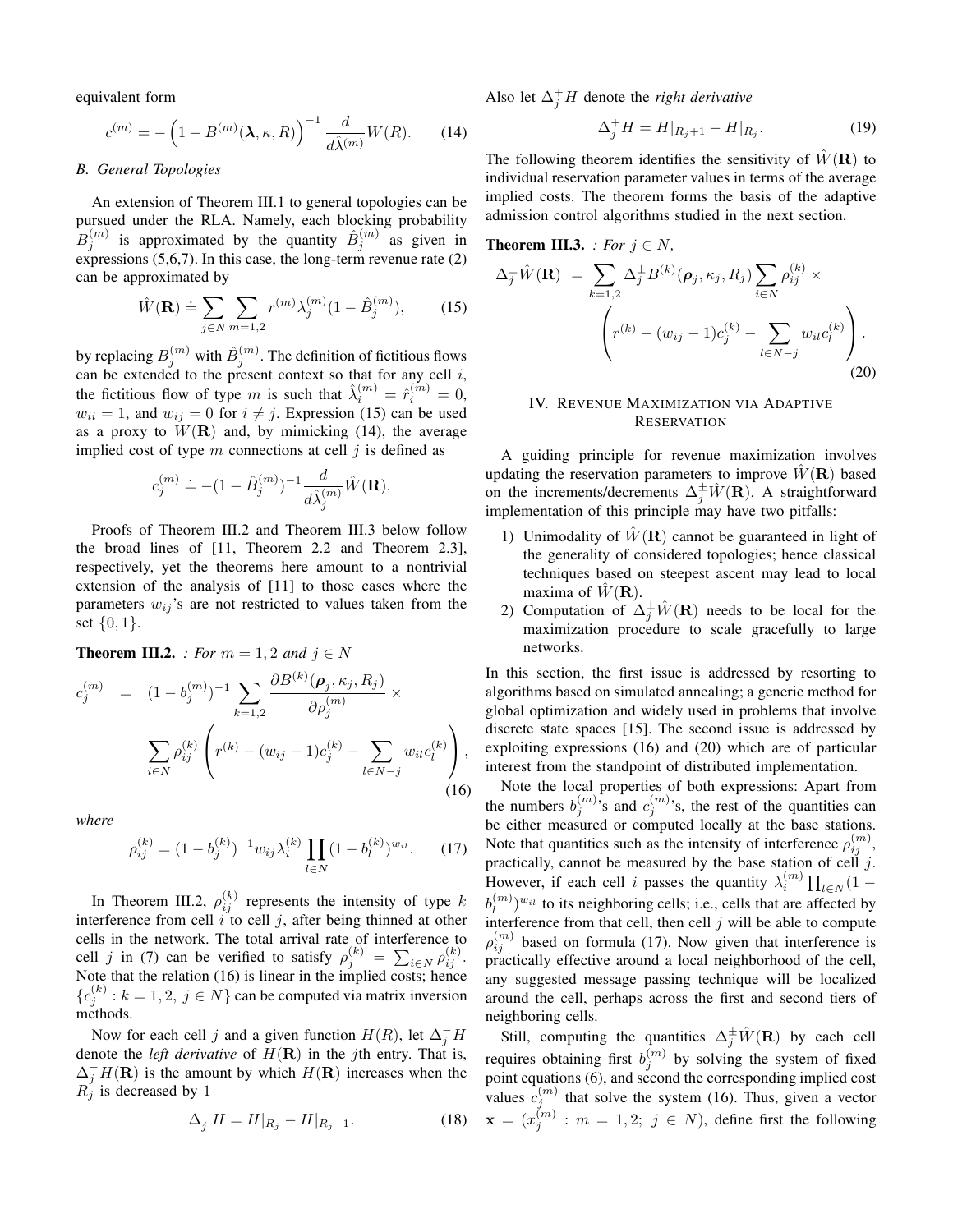linear mapping using formula (6)

$$
f^{(m)} : \mathbb{R}^{2|N|} \to \mathbb{R}^{|N|}, f^{(m)} = (f_1^{(m)}, f_2^{(m)}, \cdots, f_{|N|}^{(m)}), (21)
$$

where

$$
f_j^{(m)}(\mathbf{x}) \doteq B^{(m)}\left(\boldsymbol{\rho}_j(\mathbf{x}), \kappa_j, R_j\right), \quad j \in N.
$$

Here  $\rho_j(\mathbf{x}) = (\rho_j^{(1)}(\mathbf{x}), \rho_j^{(2)}(\mathbf{x}))$  is defined as in (7) so that

$$
\rho_j^{(m)}(\mathbf{x}) \quad \doteq (1 - x_j^{(m)})^{-1} \sum_{i \in N} w_{ij} \lambda_i^{(m)} \prod_{l \in N} (1 - x_l^{(m)})^{w_{il}}.
$$

Define also the mapping

$$
g^{(m)}: \mathbb{R}^{2|N|} \to \mathbb{R}^{|N|}, \ g^{(m)} = (g_1^{(m)}, g_2^{(m)}, \cdots, g_{|N|}^{(m)}), \tag{22}
$$

based on formula (16). Namely, for a given vector  $\mathbf{y} = (y_j^{(m)} :$  $m = 1, 2; j \in N$ ),

$$
g_j^{(m)}(\mathbf{y}) \doteq (1 - b_j^{(m)})^{-1} \sum_{k=1,2} \frac{\partial B^{(k)}(\rho_j, \kappa_j, R_j)}{\partial \rho_j^{(m)}} \times \sum_{i \in N} \rho_{ij}^{(k)} \left( r^{(k)} - (w_{ij} - 1) y_j^{(k)} - \sum_{l \in N-j} w_{il} y_l^{(k)} \right).
$$

Note that  $\{b_j^{(m)} : m = 1, 2; j \in N\}$  and  $\{c_j^{(m)} : m = 1, 2; j \in N\}$ 1, 2;  $j \in N$  are fixed points of the mappings  $(f^{(1)}, f^{(2)})$ , and  $(g^{(1)}, g^{(2)})$ , respectively. Repeated substitution can be employed here to compute the fixed points, starting with arbitrary initial values. Each cell can iterate based on local measurements and passed messages. We suggest the iterations to be performed on different time scales so that the mapping (21) iterates faster and hence the numbers  $\{b_j^{(m)} : m =$ 1, 2;  $j \in N$  can be obtained before an iteration is triggered for the mapping (22). Note that the mapping (21) requires also the knowledge of the implied costs,  $c_1^{(k)}$  $\binom{k}{l}$ , estimated on the neighboring cells. This can be achieved by letting each cell periodically broadcast its implied cost value to its neighboring cells. This way, each cell  $j$  can therefore estimate the quantities  $\Delta_j^{\pm} \hat{W}(\mathbf{R})$ .

#### *Distributed Simulated Annealing:*

Now let each cell j update its reservation parameter  $R_i$ at rate  $\gamma_j$ . In particular, for a given  $R_j$  define the set of neighboring states  $\{R_j - 1, R_j + 1 : 0 \le R_j \pm 1 \le \kappa_j\}.$ When an internal clock ticks, the cell chooses a neighboring state  $R'_j$  according to a certain probability distribution. The cell then computes the corresponding value  $\Delta_j^{\pm} \hat{W}(\mathbf{R})$  based on the conventions in (18) and (19); that is, it computes

$$
\Delta_j^{-} \hat{W}(\mathbf{R}) \quad \text{if} \quad R'_j = R_j - 1 \quad \text{case (1)}
$$
  

$$
\Delta_j^{+} \hat{W}(\mathbf{R}) \quad \text{if} \quad R'_j = R_j + 1 \quad \text{case (2)}.
$$

The cell adopts  $R'_j$  as a new reservation parameter if  $\Delta_j^-\hat{W}(\mathbf{R})$  < 0 in case (1) or if  $\Delta_j^+\hat{W}(\mathbf{R}) > 0$  in case (2). If neither of these conditions holds, then  $R'_j$  is adopted with probability  $\exp\left(\frac{-\Delta_j^{-1}\hat{W}(\mathbf{R})}{s}\right)$  $s_j$ <sub>t</sub> ), or  $\exp\left(\frac{\Delta_j^+ \hat{W}(\mathbf{R})}{s} \right)$  $s_j$ <sub>t</sub> , based on

#### **Distributed Simulated Annealing Algorithm**

- 1. Initialize  $R_{j, start}$
- 2.  $R_j \leftarrow R_{j \, start}$

 $3.4 \t t \leftarrow t + 1.$ 

- 3. With rate  $\gamma_i$ 
	- 3.1 Choose a neighboring state  $R'_j \in \{R_j 1, R_j + 1\}$ with probability  $p_j$ 3.2 If  $R'_j = R_j - 1$

3.2.1 If 
$$
\min\left\{1, \exp\left(\frac{-\Delta_j^{-}W(\mathbf{R})}{s_{j_t}}\right)\right\} > \text{random}[0, 1)
$$

\n $R_j \leftarrow R'_j$ 

\n3.3 If  $R' = R_j + 1$ 

\n3.3.1 If  $\min\left\{1, \exp\left(\frac{\Delta_j^{+}W(\mathbf{R})}{s_{j_t}}\right)\right\} > \text{random}[0, 1)$ 

\n $R_j \leftarrow R'_j$ 

the case. Here,  $s_{j_t}$  represents a time decreasing temperature schedule at the cell such that  $s_{j_t}$  goes to 0 as time  $t \to \infty$ . This way algorithm avoids local maxima of the function  $W(.)$ . A pseudo-code for the distributed algorithm is given as follows:

The algorithm can be seen as a distributed version of the simulated annealing algorithm. It can adapt to traffic fluctuations due to the time-of-day use of the network. In particular, when traffic rate changes at a certain cell, it triggers new values for the mappings (21) and (22), and then cells update their reservation parameters according to the algorithm. Thus, in effect, there are three separated time scales that govern network computations, listed as follows from smaller to larger:

- 1) Time scale 1: Cells compute  $\{b_j^{(m)} : m = 1, 2; j \in N\}$
- 2) Time scale 2: Cells compute  $\{c_j^{(m)} : m = 1, 2; j \in N\}$
- 3) Time scale 3: Cells update their reservation parameters  ${R_i : j \in N}.$

#### V. NUMERICAL EXAMPLE

In this section, we give a numerical example for applying the proposed algorithm and show its adaptivity to fluctuations in traffic rates. In particular, consider a 7-cell lattice topology with a graph representation shown in Figure 2. Assume that an established connection at a given cell generates interference in that cell and every other cell that it shares a boundary with. Thus, interference between cells that share no boundary will be neglected. The example is based on a wideband system with the following parameters: channel bandwidth  $= 1.25$  MHz, data rate  $= 64.4$  kbps, activity factor  $= 0.4$ , and path loss exponent = 4.0. We compute  $w_{ij}$  and  $\kappa_i$  using the approach detailed in [13] with mobile terminals taken to be uniformly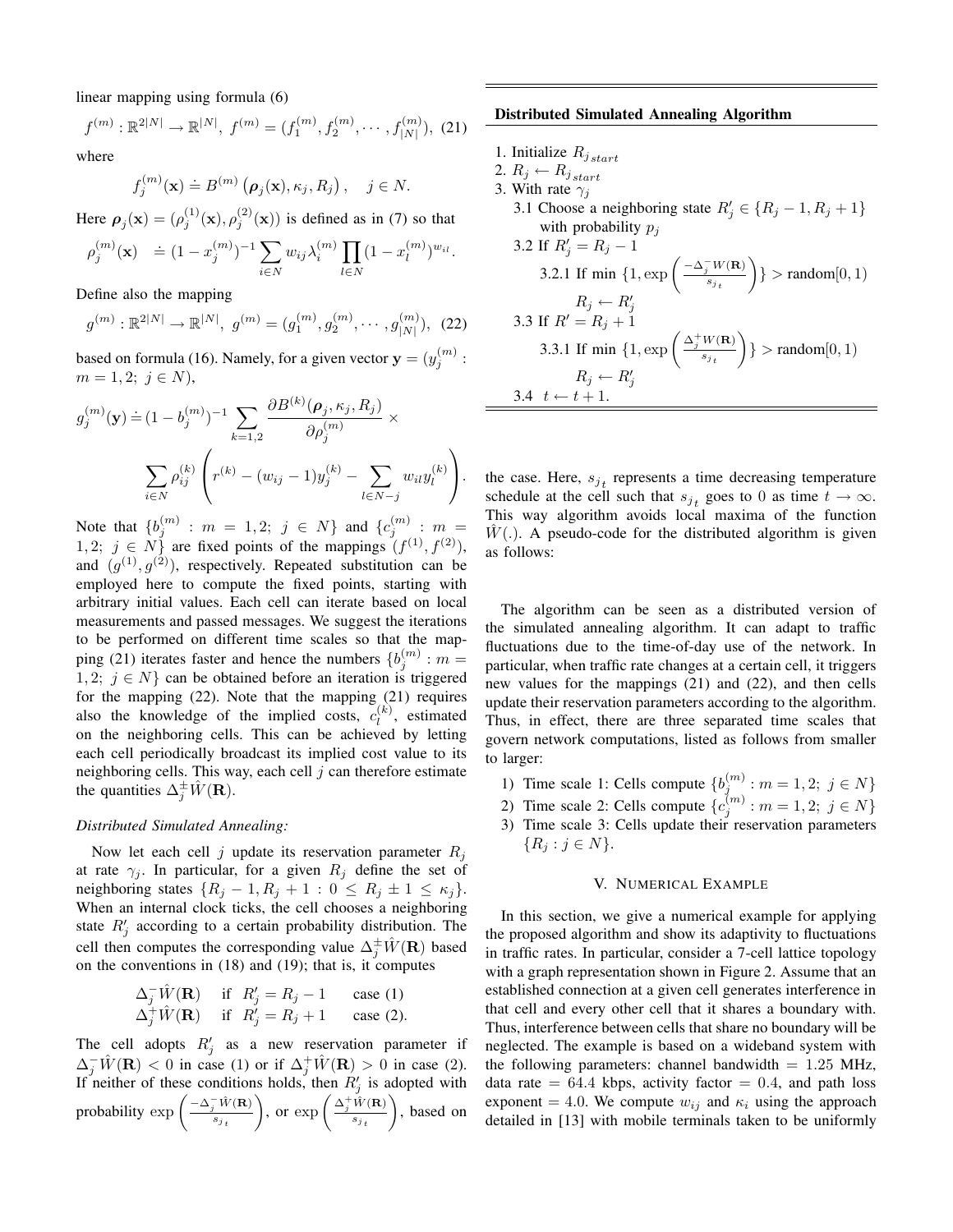

Fig. 2. Network graph of a 7-cell hexagonal lattice topology used for the numerical example of section V.

distributed in the cells. Namely, we obtain:

$$
\begin{cases} w_{ii} = 15.0 \\ w_{ij} = 1.0 \end{cases}
$$
 if *i* and *j* are neighbors,

and  $\kappa_i = 54.0$  for all *i*.

Now assume that the license holder opens cell 1 for type 2 traffic; i.e.,  $\lambda_i^{(2)} = 0$  for  $i = 2, \dots, 7$ . Let  $r^{(1)}$  and  $r^{(2)}$ be 1.0 and 0.75, respectively. Assume also that each cell updates its reservation parameter using a Poisson clock with rate  $\gamma_i = 1.0$ . Once the clock ticks, the cell chooses a neighboring state  $R'_i = R_i \pm 1$  with probability 0.5. The cell then computes  $\Delta^+ \hat{W}_j(\mathbf{R})$ , or  $\Delta^- \hat{W}_j(\mathbf{R})$ , and updates its reservation parameter if necessary. To obtain values of  $\Delta^{\pm} \hat{W}_j(\mathbf{R})$ , we first solve equations (6) and (16) iteratively via repeated substitution. In this experiment, we do not use a temperature schedule at the cells as it is not the purpose of the example to verify local maxima avoidance techniques.

Figure 3(a) shows the trajectories of updating the reservation parameters at the different cells. For the first 1000 steps,  $\lambda_i^{(1)}$ for  $i = 1, \dots, 7$  are taken to be 1.0 and  $\lambda_1^{(2)}$  is 5.0. The algorithm starts with each cell having a reservation parameter  $R_i = 25$ . As each cell updates its parameter according to its own Poisson clock rate, the cells converge to the value  $R_i^* = 52$  for all i. In the second part of the experiment, we change the traffic rates so that for the rest of the experiment  $\lambda_i^{(1)} = 1.5$  for all i and  $\lambda_1^{(2)} = 4.0$ . The result shows that all the cells adapt their reservation parameters and converge fast to the values  $R_1^* = 51$  and  $R_i^* = 50$  for  $i = 2, \dots, 7$ .

Figure 3(b) shows the rate of revenue from the network at the different time steps of implementing the algorithm. For the first 1000 steps and while  $\lambda_1^{(2)} = 1.0$ , the revenue rate increases gracefully to the value 8.11. When traffic rates change, the algorithm adapts and the revenue improves and converges to the new value 10.99.

Verifying optimality of algorithm performance requires an exhaustive search over all the possible reservation parameters. This task is computationally intense. However, the previous results show that the achieved polices are symmetric and have at most two distinct reservation parameter values; one for cell 1 and one for cells  $2 - 7$ . In this context, we limit our search to a sub-domain that covers all reservation parameter vectors R which have at most two distinct entry values. For each set of parameters, we compute revenue rate under the RLA. The maximum rate is found to be 8.11, achieved at the same set of parameters obtained by the algorithm. In the same manner, the results of the second part of the experiment have been verified.

## VI. CONCLUSION

In this paper, we have considered an admission control problem for wireless cellular networks under the objective of revenue maximization. The problem involved service measures which favor primary users by reserving part of the capacity of each cell for their exclusive use. We have developed an analytical framework that captures the average implied cost of establishing a connection in the network. An important value of this work lies in the fact that it develops concepts from wireline to wireless telephony and proves their usefulness. We have used simplified reasoning in explaining these concepts and making them appeal to readers who are more interested in the practical side of the problem. In this respect, and starting with an isolated cell, we have exactly and explicitly characterized the average implied cost of establishing a connection by using notions from dynamic programming. An extension of this result to general topologies has been pursued under the reduced load approximation and led to guiding principles for updating reservation parameters at the cells. Given the complexity of implementing a reservation-based policy in a centralized fashion, we have suggested a distributed online algorithm that can be employed at the base stations and can adapt to fluctuations in traffic rates.

#### ACKNOWLEDGEMENT

This work was supported in part by the US National Science Foundation (NSF) under grant CNS-0721860.

#### **REFERENCES**

- [1] Federal Communications Commission, In the Matter of Unlicensed Operation in the TV Broadcast Bands, Second Report and Order and Memorandum Opinion and Order, FCC 08-260, November, 2008.
- [2] M. BH Weiss, Secondary Use of Spectrum: A Survey of the Issues, *Info,* vol. 8, no. 2, pp. 74–82, 2006.
- [3] M. Cave, C. Doyle, and W. Webb, *Essentials of Modern Spectrum Management,* Cambridge University Presss, 2007.
- [4] P. J. Weiser and D. Hatfield, Spectrum Policy Reform and the Next Frontier of Property Rights, *George Mason Law review,* vol. 15, no. 3, pp. 549–609, 2008.
- [5] D. P. Bertsekas, *Dynamic Programming and Optimal Control,* Athena Scientific, Belmont, 1984.
- [6] M. Ahmed, Call Admission Control in Wireless Networks: A Comprehensive Survey, *IEEE Communications Surveys,* vol. 7, no. 1, pp. 50–69, 2005.
- [7] S. A. Lippman, Applying a New Device in the Optimization of Exponential Qeueing Systems, *Operations Research,* vol. 23, no. 4, pp. 687–710, 1975.
- [8] R. Ramjee, R. Nagarajan, and D. F. Towsley, On Optimal Call Admission Control in Cellular Networks, *Infocom,* pp. 43–50, 1996.
- [9] H. Mutlu, M. Alanyali, and D. Starobinski, Spot Pricing of Secondary Spectrum Access in Wireless Cellular Networks, *IEEE/ACM Transactions on Networking,* vol. 17, no. 6, pp. 1794–1804, 2009.